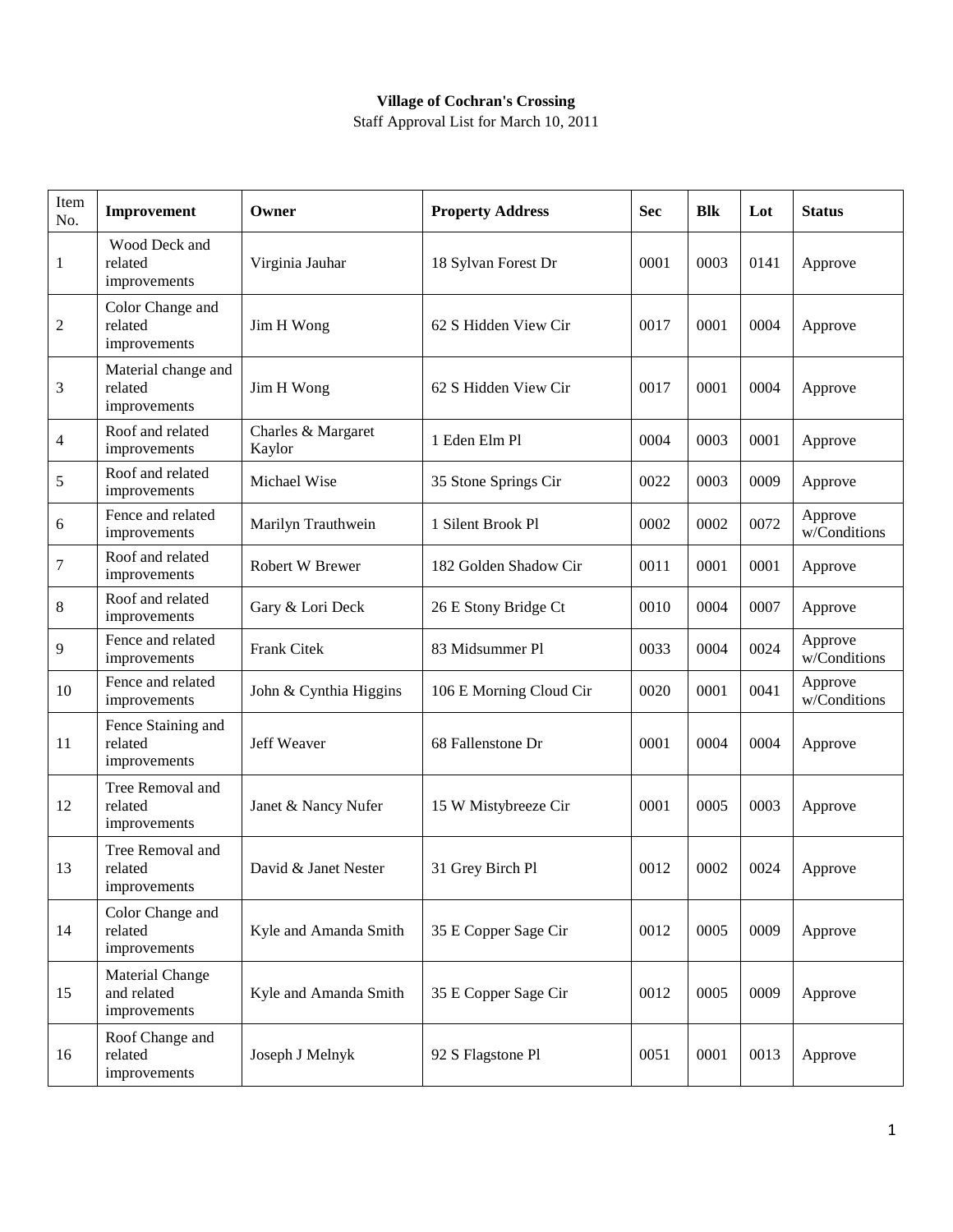## **Village of Cochran's Crossing**

Staff Approval List for March 10, 2011

| 17 | Pool Barrier Fence<br>and related<br>improvements                   | Joseph and Barbara<br>Froboese | 19 Windfellow Pl        | 0001 | 0003 | 0112 | Approve<br>w/Conditions |
|----|---------------------------------------------------------------------|--------------------------------|-------------------------|------|------|------|-------------------------|
| 18 | Color Change and<br>related<br>improvements                         | Jason & Debbie Price           | 14 Cherry Blossom Pl    | 0029 | 0001 | 0014 | Approve                 |
| 19 | <b>Basketball Goal and</b><br>related<br>improvements               | Ana Maria & Carl Strauss       | 5 Eden Elm Pl           | 0004 | 0003 | 0002 | Approve                 |
| 20 | Deck and related<br>improvements                                    | Woodrow & Nina Price           | 22 Village Knoll Pl     | 0010 | 0004 | 0086 | Approve                 |
| 21 | Roof Change and<br>related<br>improvements                          | Stephen & Donna Jenkins        | 199 N Village Knoll Cir | 0010 | 0001 | 0001 | Approve                 |
| 22 | Roof Change and<br>related<br>improvements                          | Gary & Julie McCluskey         | 23 Duskwood Pl          | 0026 | 0001 | 0015 | Approve                 |
| 23 | Play structure and<br>related<br>improvements                       | Matthew & Melinda<br>Foran     | 98 W Trillium Cir       | 0019 | 0003 | 0009 | Approve                 |
| 24 | Above-ground pool<br>& in-ground spa<br>and related<br>improvements | Irma Johnson                   | 30 Nightfall Pl         | 0028 | 0001 | 0029 | Approve<br>w/Conditions |
| 25 | In-ground Pool and<br>related<br>improvements                       | Richard Ramirez DE A           | 46 Lyric Arbor Cir      | 0038 | 0001 | 0013 | Approve<br>w/Conditions |
| 26 | Patio /Sunroom and<br>related<br>improvements                       | Bill & Ellen Goddard           | 26 Driftoak Cir         | 0040 | 0002 | 0018 | Approve<br>w/Conditions |
| 27 | Patio /Sunroom and<br>related<br>improvements                       | Jason & Desiree<br>Schroeder   | 65 Stony End Ct         | 0031 | 0002 | 0005 | Approve<br>w/Conditions |
| 28 | Play structure and<br>related<br>improvements                       | <b>Stacy Ballay</b>            | 39 Trailhead Pl         | 0019 | 0002 | 0032 | Approve                 |
| 29 | <b>Detached Storage</b><br>Shed and related<br>improvements         | Chris Kolp                     | 188 N Golden Arrow      | 0012 | 0002 | 0001 | Approve                 |
| 30 | Wood Deck and<br>related<br>improvements                            | Harold & Theresa<br>Schambach  | 19 E Copper Sage Cir    | 0012 | 0005 | 0005 | Approve                 |
| 31 | Detached Arbor and<br>related<br>improvements                       | Sam Rolon                      | 6 E Lakemist Cir        | 0020 | 0001 | 0070 | Approve                 |